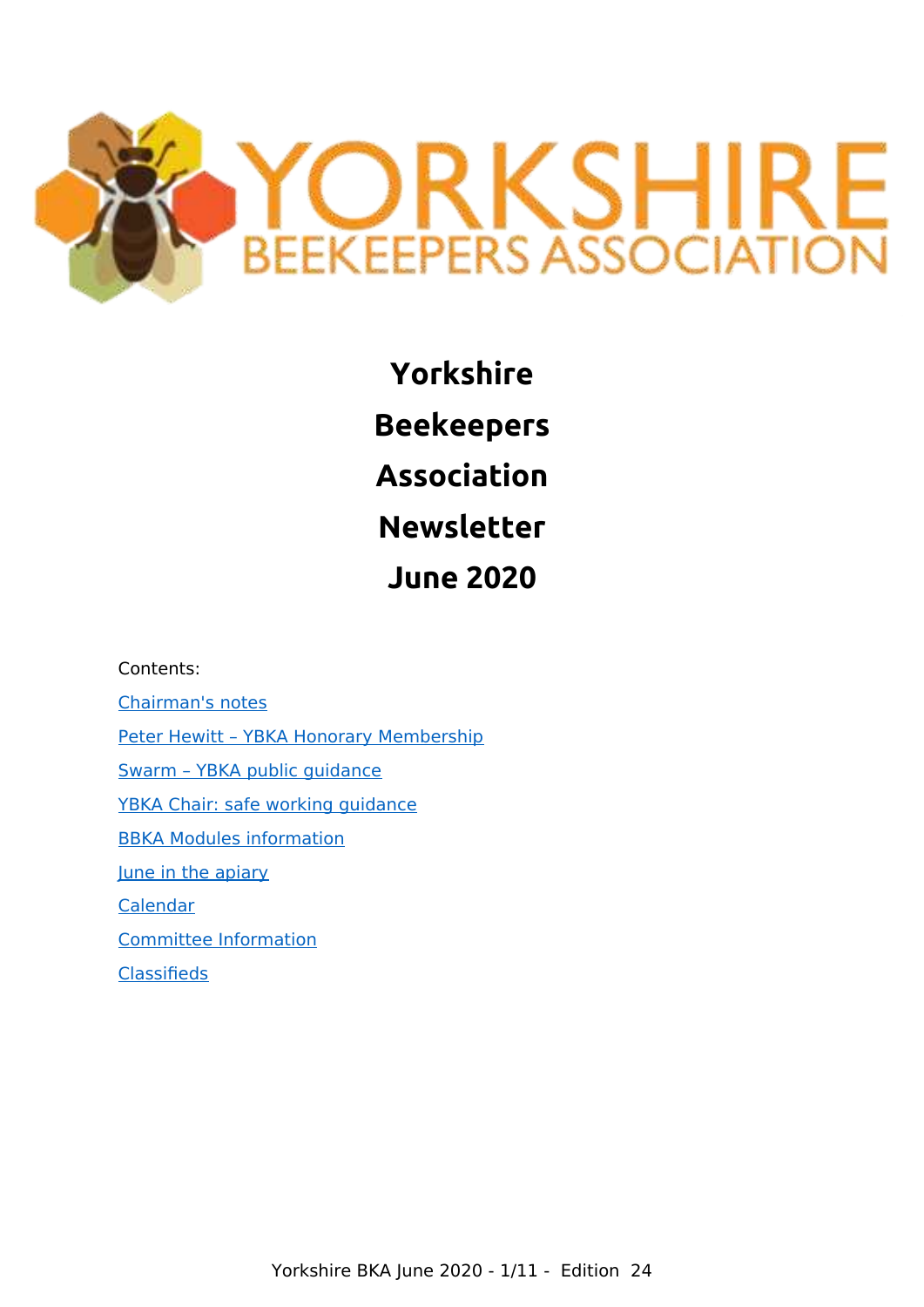

## **Chairman's Report**

We are almost half-way through this year's beekeeping season and once again have faced adversity from the British weather. Following the absolute deluge of rain in the earlier months of the year that caused rivers to burst their banks, flooding houses and crops, we come to the present May's drought conditions (for my area at least no rain in 6 weeks). Everything is drying up, including the trees, crops, and plants. I took several hives to the field beans this past week, which is usually a good source of extra

honey. However, plants that by now should be two feet high and in flower are only 6 inches high and parched. I have spoken with several beekeepers in different regions of the county. Some have had the odd shower but in the main we desperately need a good, gentle downpour, preferably overnight.

I hope you are all doing well with your bees and by now have taken off your spring honey crop (especially those of you in the OSR areas) before it sets in the combs? Luckily, social distancing does not affect us, as individual beekeepers, and we are able to carry on.

<span id="page-1-0"></span>The YBKA Committee is now beginning to hold meetings via Zoom to ensure that we are addressing issues that members bring to our attention. This is a great, safe, way for all our district association committees to come together to highlight issues of interest and importance for the benefit of all our members. In these times where meetings / gatherings are not allowed it is still good to stay in touch.

As you know, YBKA events planned throughout the season have been suspended. However, we must still leave open the possibility that some of our programmes, scheduled for later in the year could be allowed to take place. This will of course be based on guidance from government and NHS advisors as to whether it will be safe to do so. Please keep checking our web site for updates as well as the monthly Newsletter (thanks to Chris, our editor, for making sure it comes out to you all). I am sure that Chris will welcome any new articles or snippets of interest for future editions. Forward your contributions to: [editor@ybka.org.uk](mailto:editor@ybka.org.uk)

Keep to the social distancing guidance and stay safe. Remember too that we are still in the swarm season and swarms need to be collected, but always with the safety of yourself and others in mind.

Please do all you can to reduce the risk of your colonies swarming to protect the welfare and safety of your district Swarm Collection Team members.

Dave Shannon YBKA Chairman.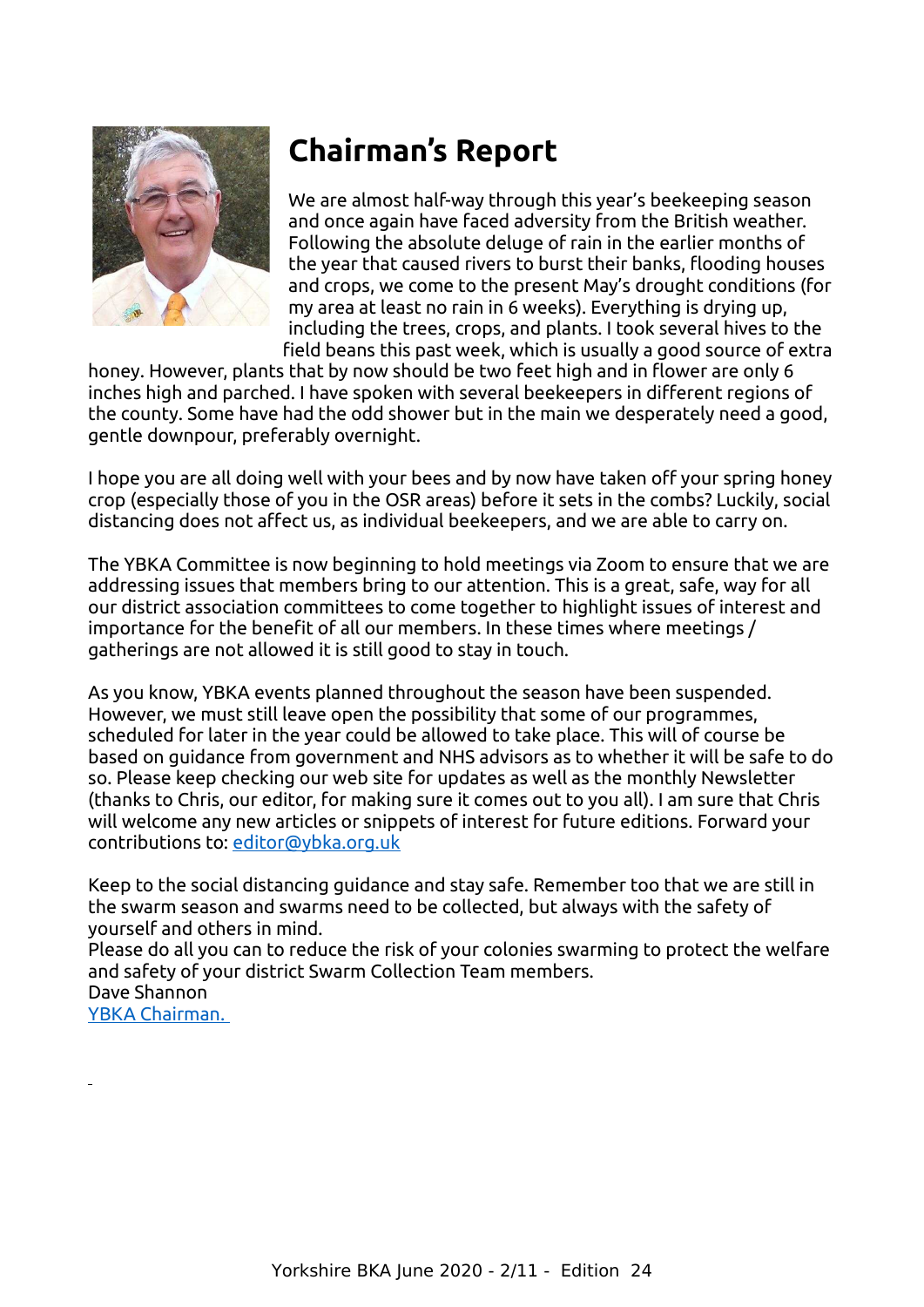## **Congratulations to Peter Hewitt on his award of Honorary Membership of YBKA!**

Socially distanced, but still very pleased with his certificate, Peter Hewitt, Yorkshire's most senior beekeeper, should have received his award at the Spring Conference and Reunion 2020 event, sadly cancelled. The AGM seemed such a long time to wait for another chance to have his presentation if, indeed, we are even able to mix and mingle again by late November.

Peter is now hard at work, practising looking surprised and overcome with emotion for the formal awarding of his certificate, at the earliest opportunity! Well done Peter and very well deserved.

<span id="page-2-2"></span>Linda Schofield

## **Check out the YBKA website for public guidance on reporting swarms:**

### https://ybka.org.uk/swarms/

There is an anonymised email link to the information, that you may want to feature on your district association website. Try it out: bees@ybka.org.uk

<span id="page-2-1"></span>(please note that it has an 8-hour security cycle, preventing multiple hits from any one email address)

### Covid-19 and Beekeeping

<span id="page-2-0"></span>[Find all your latest beekeeping related COVID-19 information here at Yorkshire BKA web](https://ybka.org.uk/ybka-and-covid-19/) [page](https://ybka.org.uk/ybka-and-covid-19/)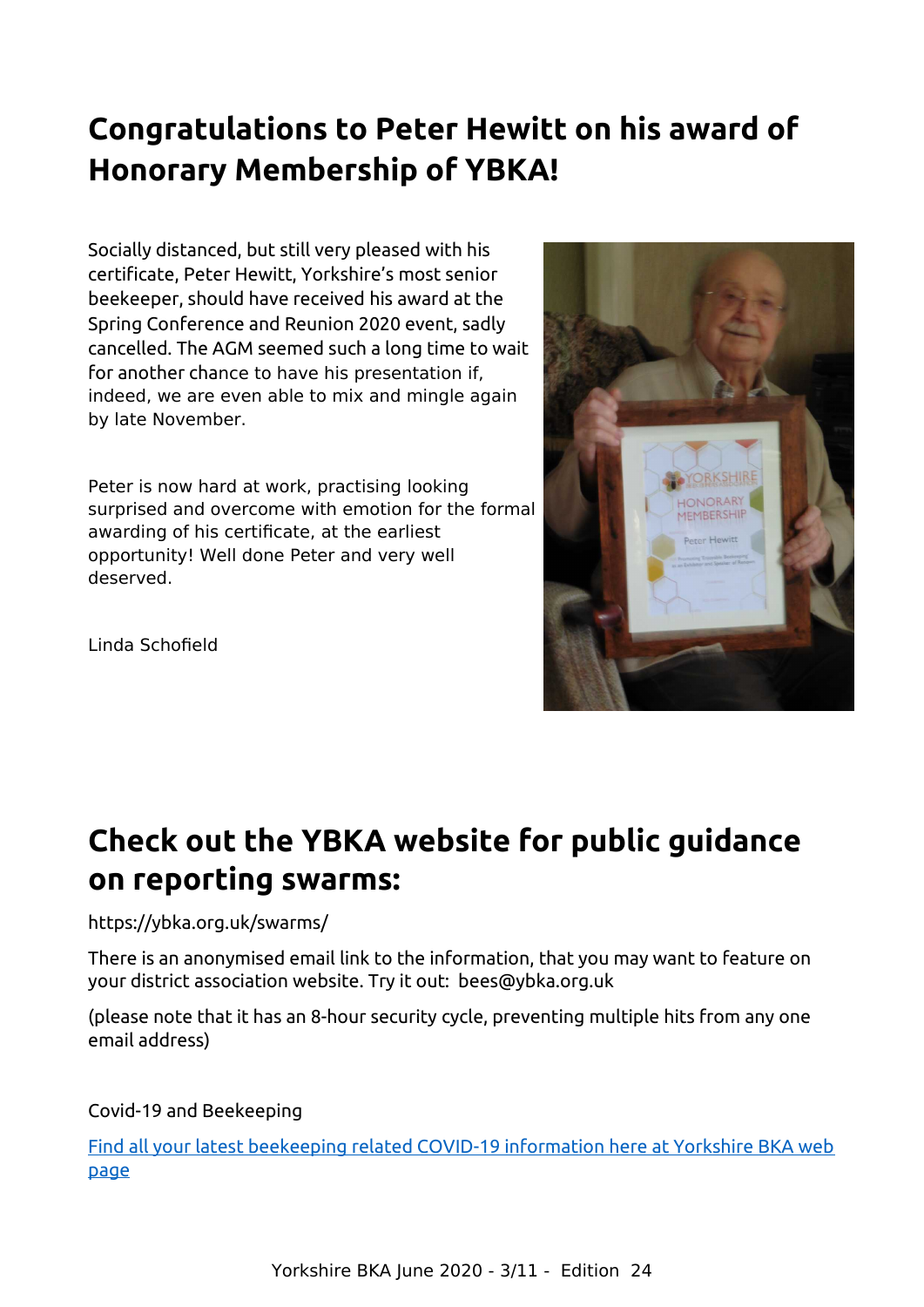## **Message from the YBKA Chair Regarding Safe Working**

Dear Members,

In these worrying times, we are still advised that beekeeping is considered a permissible activity. You will all have been sent a copy of the document from Defra (dated 3 April 2020) offering guidance on working with bees during the lock down and how to do so safely. If you have mislaid your copy, it can be found on the BBKA website, by clicking on the "Latest" tab on the yellow banner heading. This document should be printed off and carried with you when travelling in connection with beekeeping/swarm collection.

In the meantime, attend to your bees sensibly and in isolation if possible, avoiding any large gatherings. Most apiary work at this time can be done by one person. In the case of association apiaries, the apiary manager should attend the bees alone, unless assistance is required for certain tasks. The recommended safe distance of 2 metres should be observed between persons involved, as far as possible.

Do remember to sanitise all equipment/clothing before and after a visit and don't forget hand hygiene. If you are receiving equipment/foundation via home delivery, open and remove the items, dispose of packaging, and wash your hands thoroughly.

Further advice and guidance from BBKA will be circulated as soon as received.

Do take care of yourselves, your bees, and all members of your district associations.

Stay safe, Dave Shannon – YBKA Chairman

## <span id="page-3-0"></span>**2020 BBKA Cancelled Module Examinations and Practical Assessments**

The March 2020 Module exams were cancelled as were the Honeybee Health and Basic practical assessments.

BBKA has been in touch with me to offer a refund for any member that has been affected.

If you wish to avail yourself of this offer then please email Sarah Laidler – BBKA's Management Accountant [\(sarah.laidler@bbka.org.uk\)](mailto:sarah.laidler@bbka.org.uk) directly. Sarah will need details of how you paid, i.e. cheque, card etc. and your receipt number. The refund will be by the same method that payment was made.

If you are unable to provide Sarah with any of the information she needs to process your refund then please email me in the first instance at [examination@ybka.org.uk](mailto:examination@ybka.org.uk) and I will provide you with the receipt number from my records.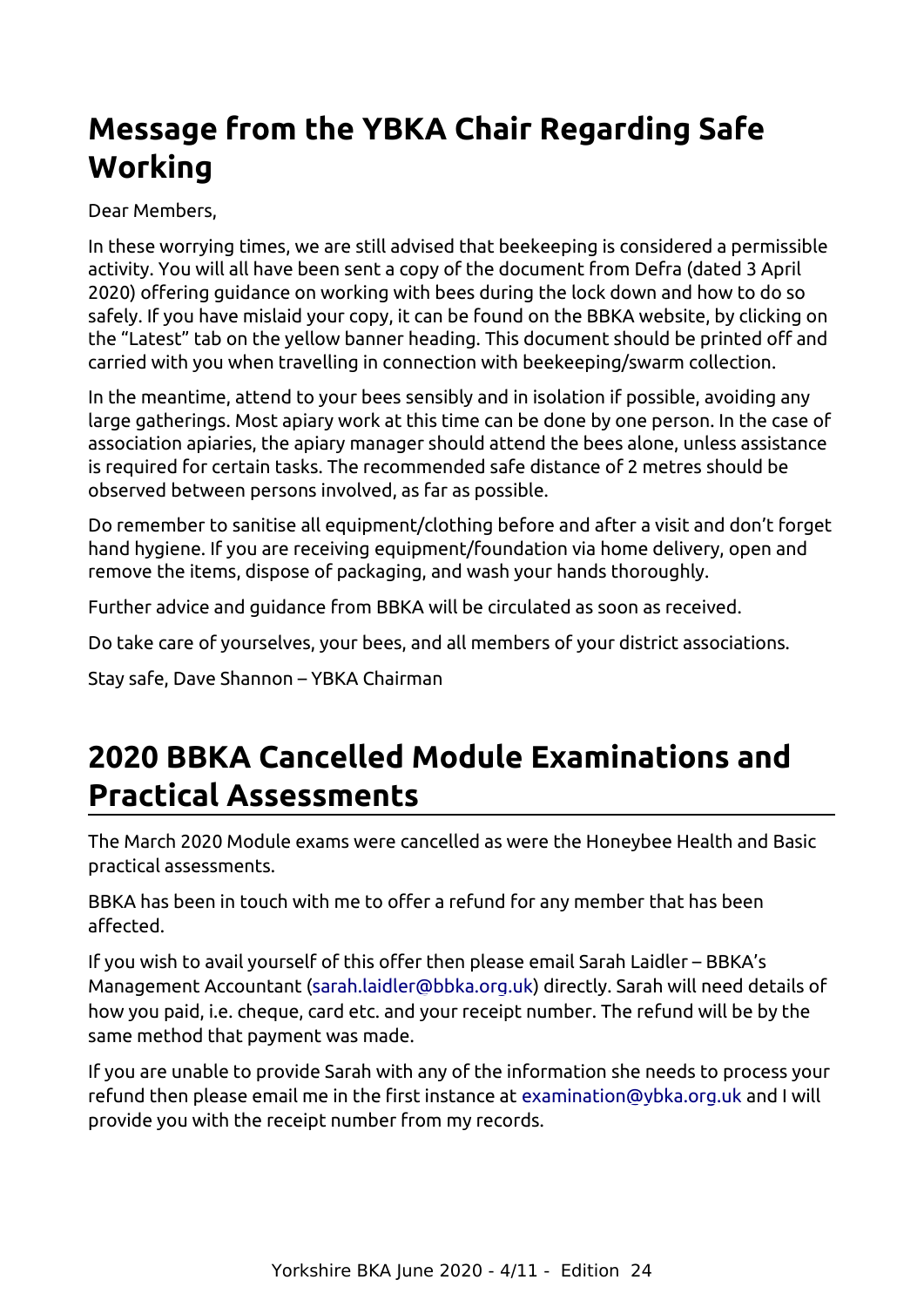If you do not want a refund, then your name will remain on file until exams/assessments resume

<https://www.bbka.org.uk/exams-and-assessments-of-the-bbka>

Kirit Gordhandas,

YBKA Examination and Assessment Secretary,

## **In the Apiary - June**

Well what a month May has been weather wise and the good weather is looking to continue into June. It was reported recently that May has been one of the driest months on record, depending where you live, and ideally we could do with a few nights of rain, followed by the fantastic sunshine we have been receiving, to ensure there is plenty of nectar for our bees to collect.

I hope you are all keeping well and enjoying your beekeeping in isolation? Your bees should have developed into strong colonies by now, so weekly inspections continue vital to ensure they are prevented from swarming. During May I have been quite busy, as have other swarm collectors. We are not out of the woods yet, as June continues to be a month when bees are likely to swarm. With the warm weather we have been receiving and lots of forage for the bees, make sure you give them plenty of room in which to expand and process the nectar they are bringing in. Congestion in the hive is a major contributor to initiating the swarming impulse.

<span id="page-4-0"></span>If, when you go into a colony, there appear to be fewer bees than last time, there is a possibility it may have already swarmed. If so, do not dismay! It is likely that the remaining colony has sufficient time in which to build up stronger for the winter. The main thing not to do in such a situation is destroy queen cells as you find them. My advice is to make a mental note of the frames containing queen cells first, as you inspect each frame, and then decide about reducing the number of cells. If you destroy all the cells first, only to find that the colony is queen-less, they have no material from which to produce a replacement queen. In such a situation, the viable option would be to introduce a frame of eggs from another colony to allow the bees to produce a replacement queen. At the end of the day, always remember to reduce the number of queen cells to prevent the risk of a secondary/cast swarm from leaving the hive.

If you have not already done so, then it is time that a disease inspection is undertaken. After checking the frame for the queen and any potential queen cells shake the bees off so that you can thoroughly check the brood without the usual covering of bees. Carefully check for the notifiable diseases EFB and AFB as well as any other diseases that may be present. Beebase has some great literature to help you perform this task, such as the publication Common Pests, Diseases and Disorders of the Adult Honeybees and Best Practice Guide No 4.

It is also time to do a varroa check if you have not done so already. Again, information about how to do this, along with a varroa calculator to help you, is contained on Beebase. There is useful information on the different treatments available too, including those that can be used whilst honey is on the hive.

With the weather improving, an abundance of young bees and nectar available, it is time

Yorkshire BKA June 2020 - 5/11 - Edition 24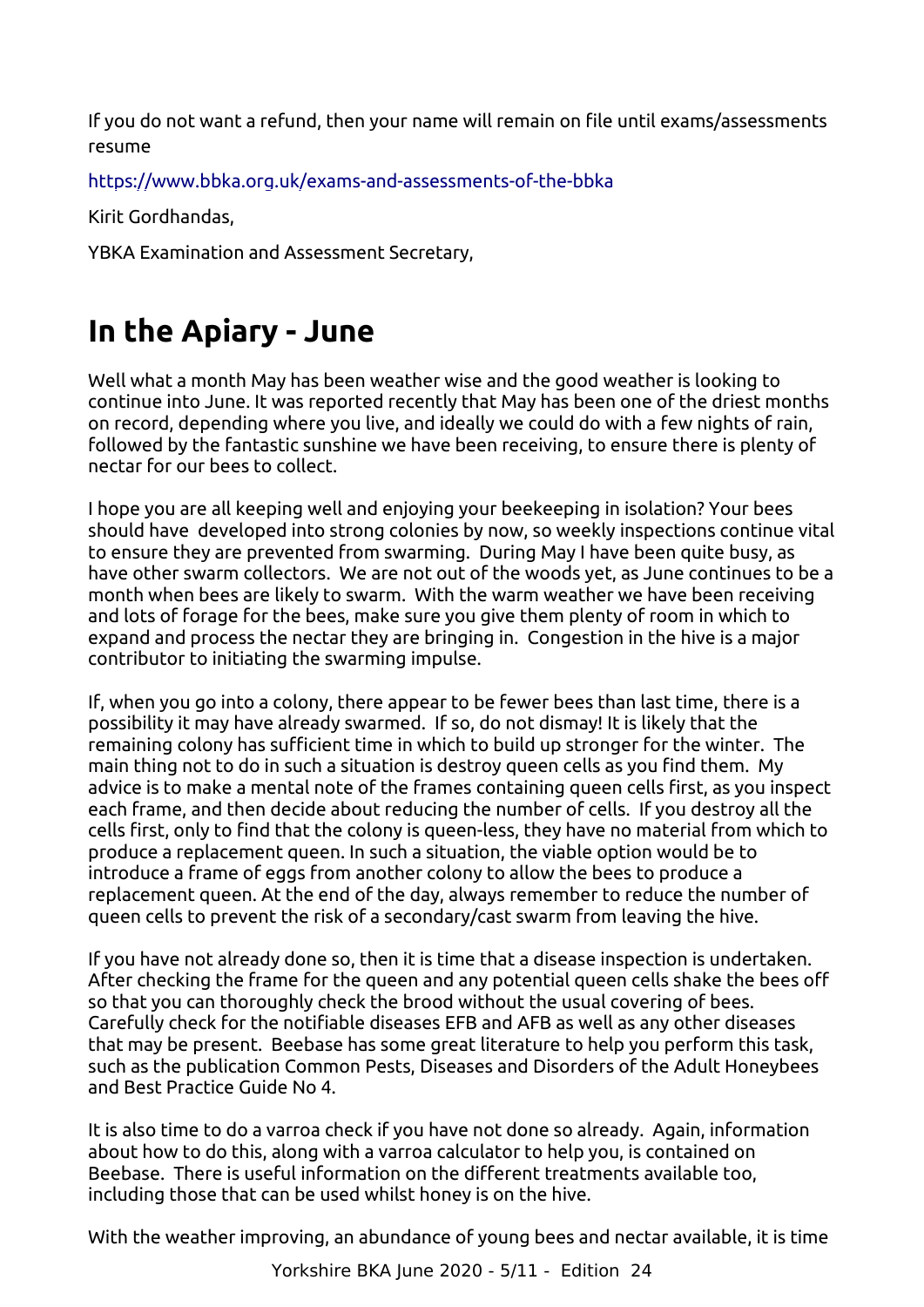to replace combs. Remove all old and damaged combs and replace with foundation. This ensures new clean comb, providing more space for the queen to lay, keeps the wax builders busy drawing out wax and improves hygiene within the brood nest.

If you have Asian Hornet traps, make sure you monitor them regularly. The Asian Hornet poses a threat to all our bees and we must remain vigilant for any incursions and report any sightings immediately. If you have traps the bait currently used will be a sweet sugary solution but don't forget at the height of the beekeeping season, when predatory worker hornets are seeking high protein foods to feed the larvae a protein bait should be considered. The sugar solution bait will still work but you can also use special protein products such as Suttera/Trappit liquid Wasp Bait.

If you live in an oilseed rape area you need to be taking off your spring honey and extracting it before it sets in the frames. Before removing honey make sure the water content is below 20%. This can be checked by using a refractometer, which can be obtained very cheaply from various internet sites. If you sell honey with a water content above 20% you risk a hefty fine from the FSA. Random checks are the norm. If you are selling to the public also ensure that your labels comply with the latest honey labelling regulations. If you have extracted honey that is over 20% then do not despair. Feed it back to the bees to re-work it and reduce the moisture content further.

Another pointer when taking off your surplus honey is to remember the "June Gap". Very often in June, after the spring flow has subsided, there is a dearth in some areas, when there is little forage to sustain the bees. It is always a good idea to leave a box-full on the hives until the new summer flow comes in. When you perform a weekly inspection, you should be evaluating the available stores to see the bees through to the next inspection. The feed that should be available for a week is approximately 10lb which equates to approximately 2 full brood frames of honey. As a precaution I have sugar syrup available and a couple of feeders should emergency feeding be required throughout this time.

This is the time to do your splits and queen rearing. Always keep, and update, records on all your colonies. It is very important to monitor what you see at each 7-day inspection, to be prepared for any eventuality. This is also vital when queen rearing, to make sure you get the correct dates for the queens hatching. By recording all the years' actions, you can select the best colony to breed from; selecting for good honey gathering tendencies, gentle - not aggressive to handle when inspecting and quiet on the combs, as opposed to running all over and balling up over the edges as you are inspecting them. Bees that do not follow you when you leave the apiary is another important selection criterion. These are all good pointers for the rearing of good queens. For colonies that lack these positive traits, replace the queens with better stock when queen cells appear; or you can graft from the best colonies to replace those queens with inferior qualities.

I think I have given you enough to consider and to do over the coming weeks so, until next time, keep safe.

### **Mark Millard**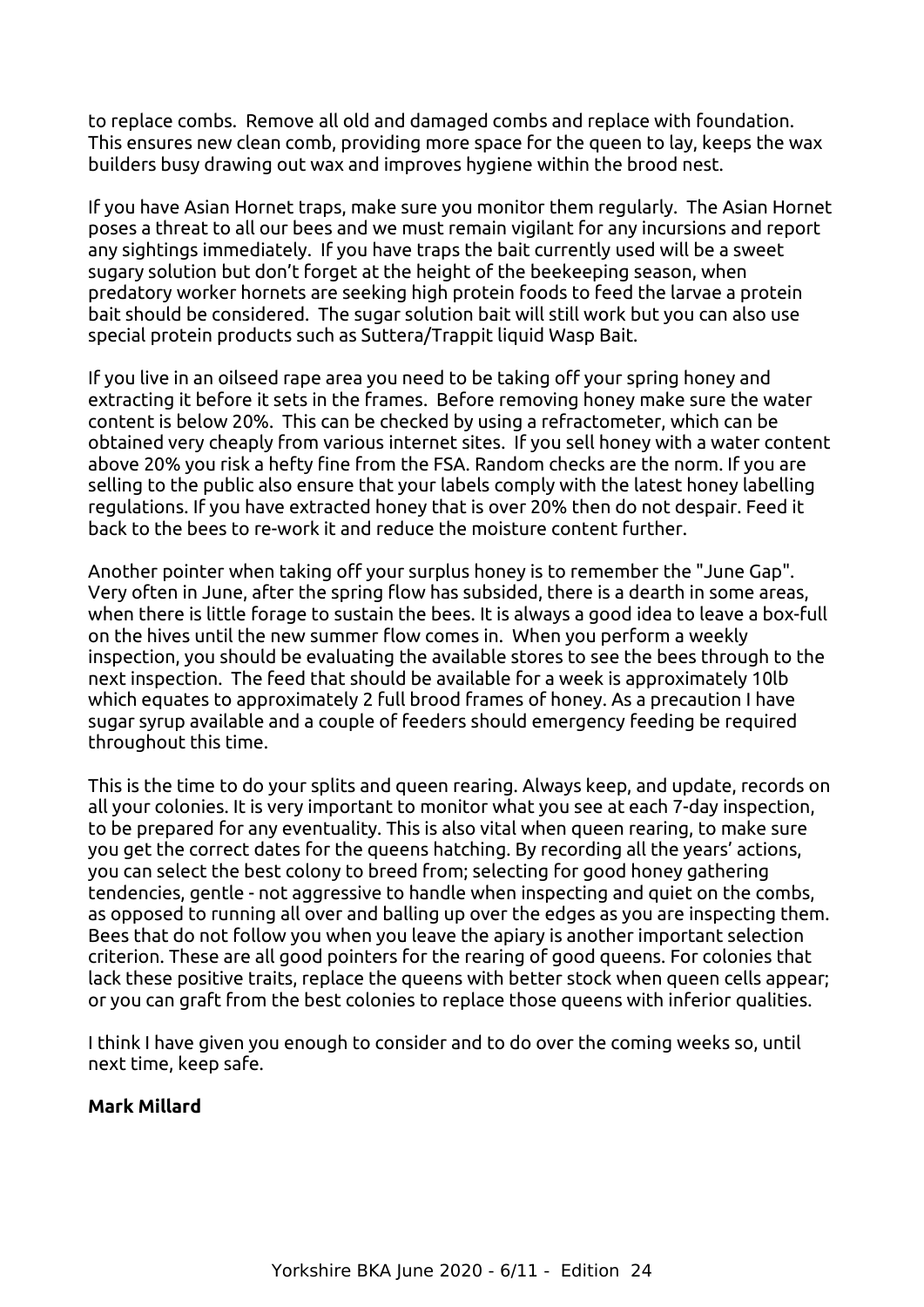### <span id="page-6-2"></span>**YBKA CALENDAR 2020**

Events Postponed To be updated

## **Committee Details**

Dave Shannon is Chair of YBKA Mark Millard is Vice Chair Norbert Cooper continues as Treasurer Kirit Gorhandas is Examination and Assessments Officer Clare McGettigan is Education Training Officer Linda Schofield is Secretary Tony Jefferson is the YBKA Delegate to BBKA. Chris Barlow continues as Newsletter Editor David Lamont continues as YBKA Webmaster

## <span id="page-6-1"></span>**Classified Adverts**

<span id="page-6-0"></span>Do you have anything bee related for sale or are you wanting something bee related? If so, please email newsletter@ybka.org.uk the editor for a free sale or wanted listing

## **BBKA Forum**

[The BBKA has a new online forum. This is the web address. Pop along, sign up and say](http://www.bbkaforum.co.uk/)  [hello. www.bbkaforum.co.uk](http://www.bbkaforum.co.uk/)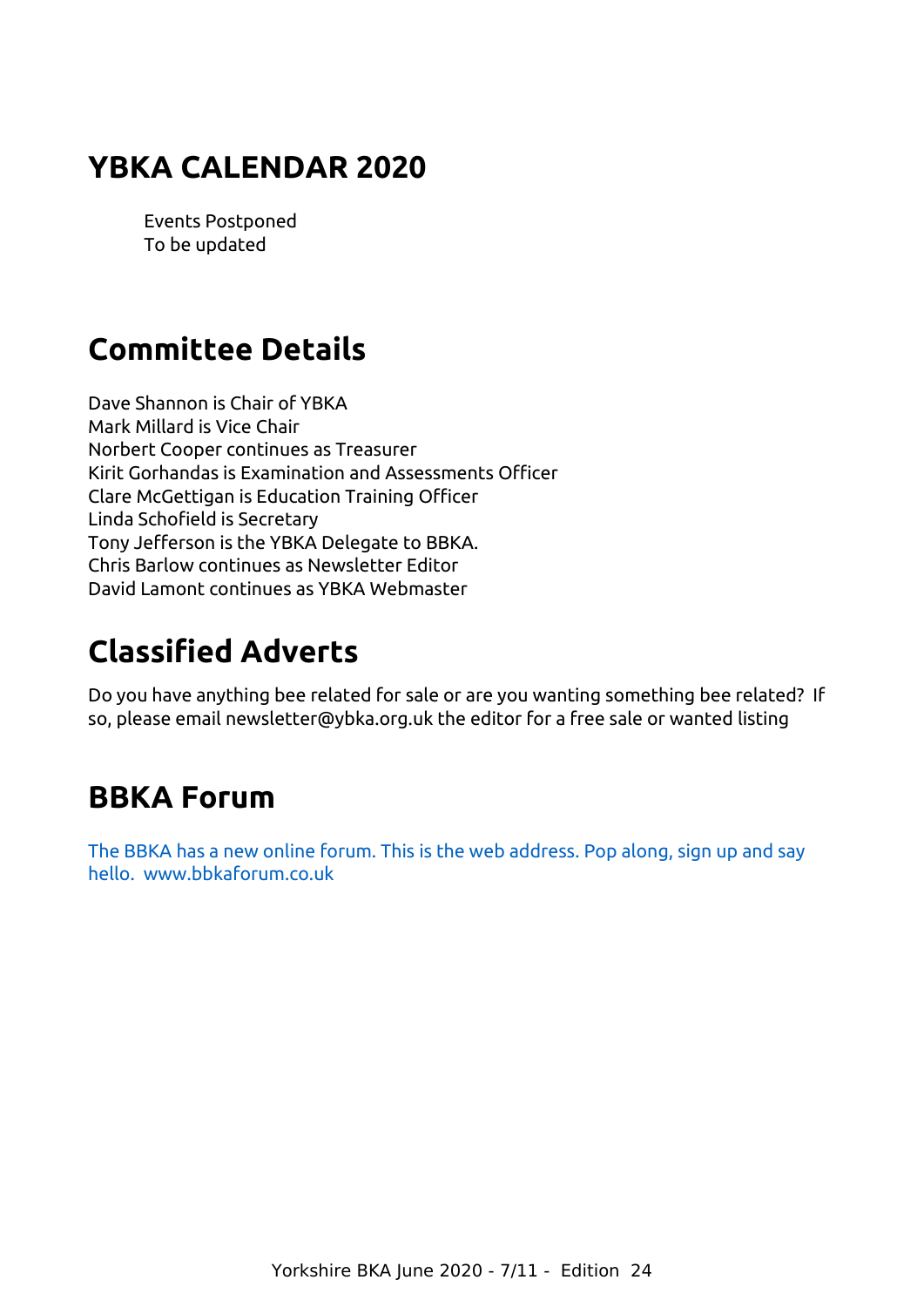## **Quality Beekeeper Clothing At Affordable Prices Full Suits, Smocks, Bee Vests & Veils Full adult suit - £55** (with free postage) **From Somerset** Email: michaeljohnduckett@gmail.com www.thebeeshop.co.uk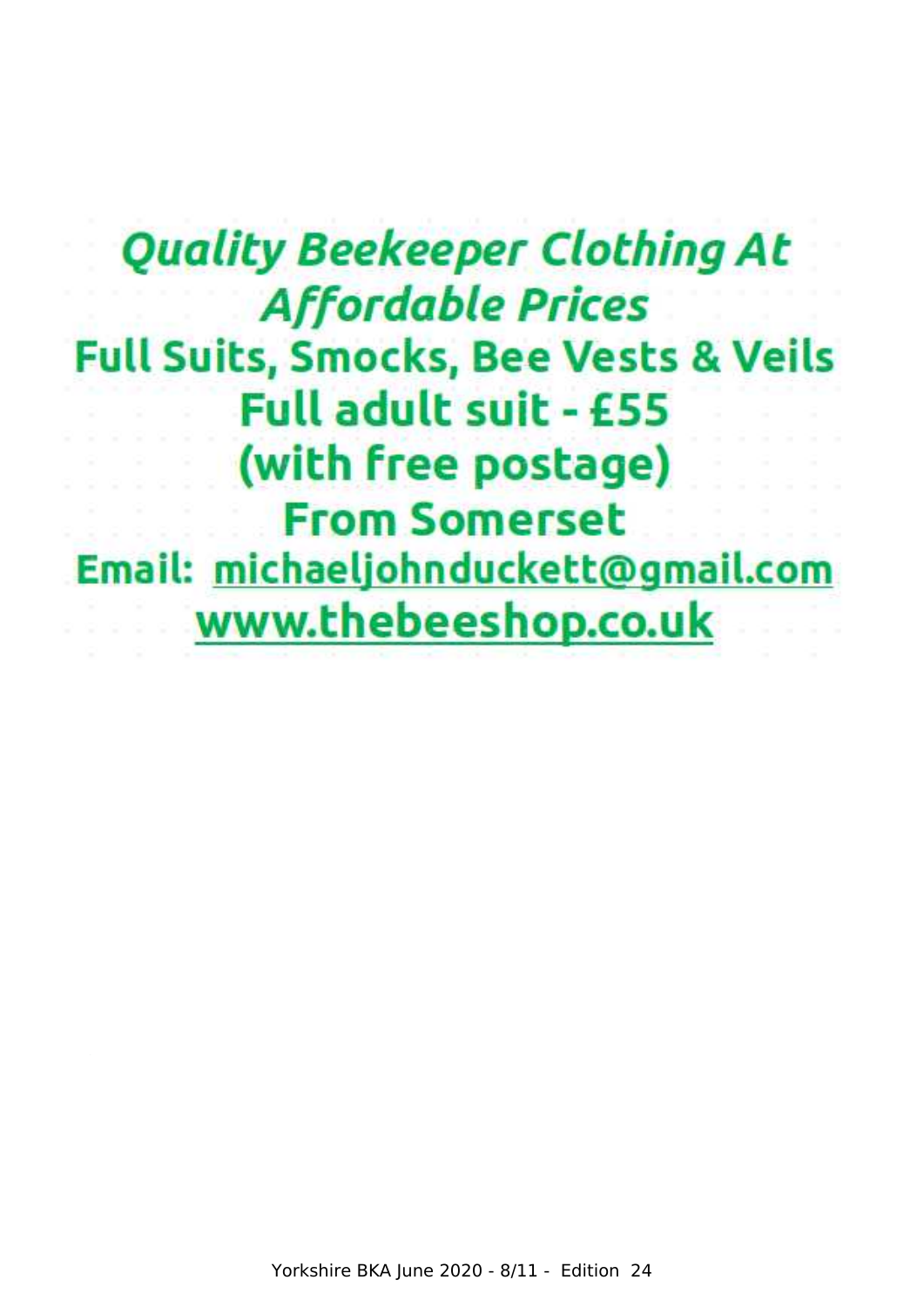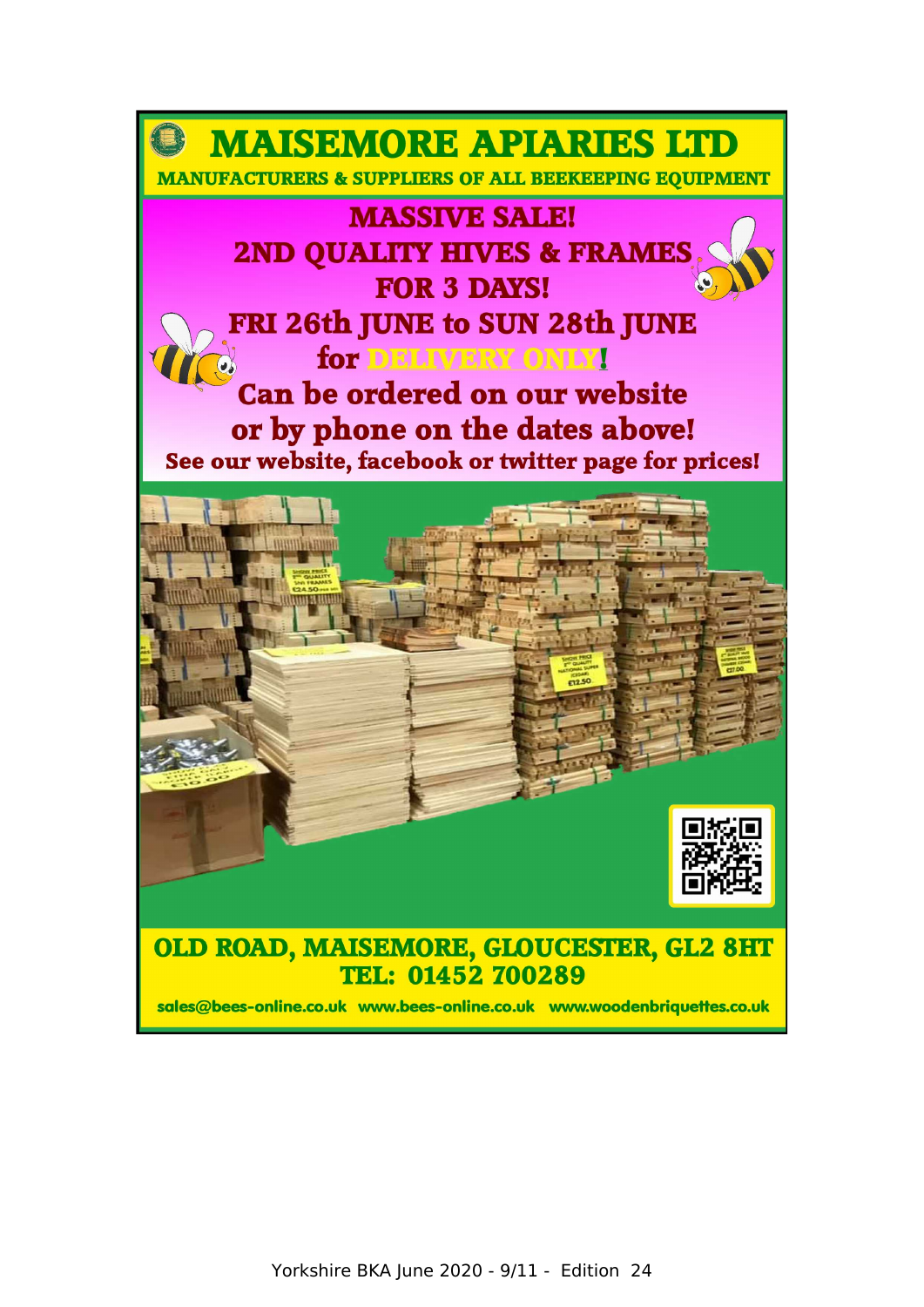www.thorne.co.uk sales@thorne.co.uk 01673 858555

# **THORNE**

### **HELPING BEEKEEPERS KEEP BEES FOR OVER 100 YEARS**

Hives, Bees, Frames, Foundation **Hardware and Clothing** Processing, Labels, Packaging **Queen Rearing Health and Feeding Books, Gifts, Hive Products** Candlemaking



### Queen rearing

Extensive range of queen rearing equipment



Honey processing

Solar wax extractors, warming cabinets

### **ORDER ONLINE OR IN STORE**

### **RAND**

**Beehive Business Park, Rand** Nr Wragby, Market Rasen LN8 5NJ sales@thorne.co.uk 01673 858555

### **STOCKBRIDGE**

**Chilbolton Down Farm Chilbolton Down** Stockbridge Hampshire SO20 6BU stockbridge@thorne.co.uk 01769 573086 01264 810916

### **WINDSOR**

Oakley Green Farm **Oakley Green** Windsor, SL4 4PZ windsor@thorne.co.uk 01753 830256

### **DEVON**

Quince Honey Farm **Aller Cross** South Molton, EX36 3RD devon@thorne.co.uk

### **SCOTLAND**

Newburgh Ind Est Cupar Road, Newburgh Fife, KY14 6HA scotland@thorne.co.uk 01337 842596



### Hives and hive parts

W.B.C., National, Commercial, Langstroth Dadant, Smith, Warre, Top Bar